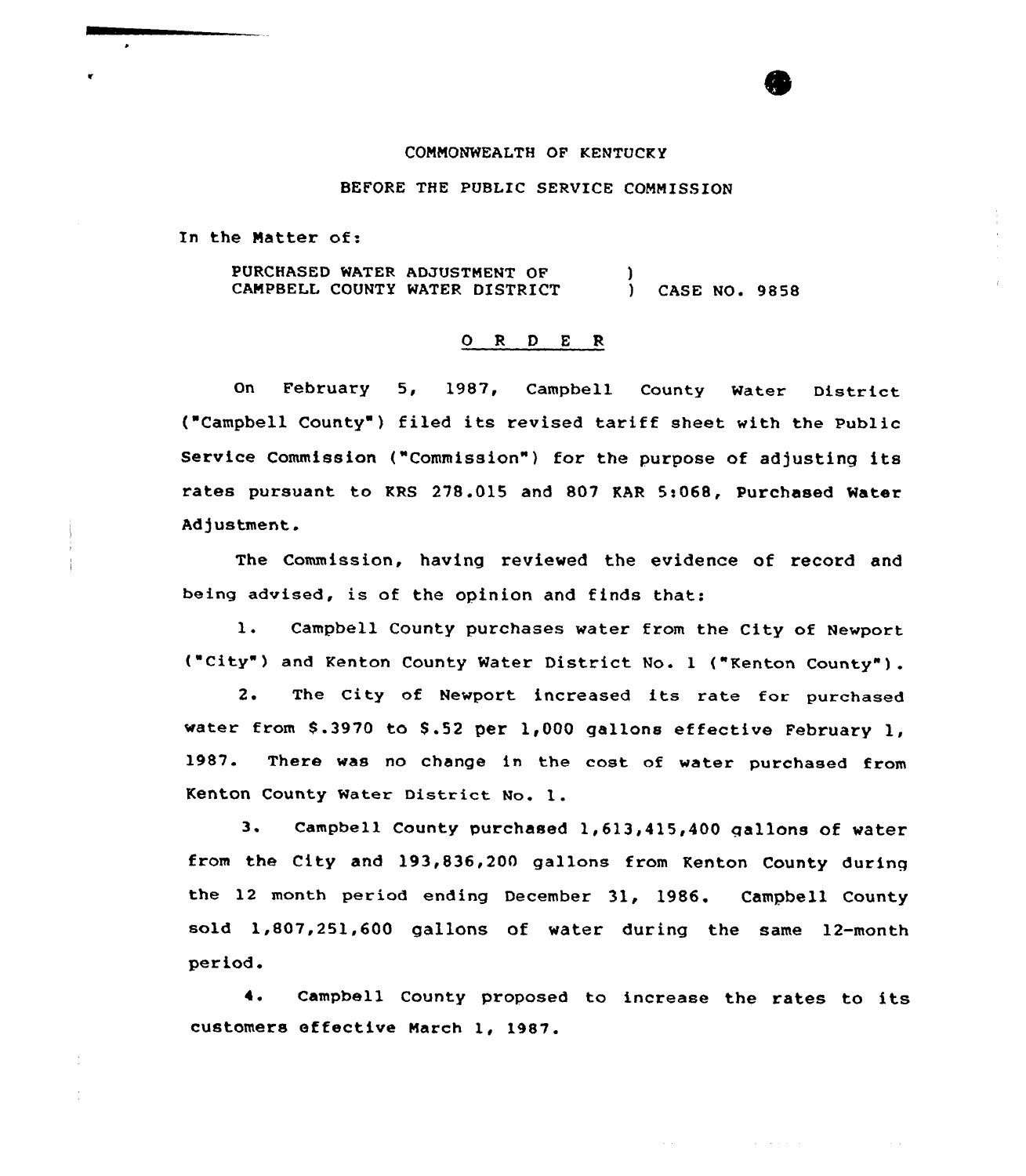5. Campbell County's calculations are correct and show an increase in purchased water costs of \$198,450, resulting in a purchased water adjustment of \$.13 per 1,000 gallons.

6. The rates proposed by Campbell County are incorrect in that Campbell County erroneously increased each step of the rate schedule by  $$.39$  rather than increasing the minimum bill by  $$.39$ and adding \$.13 to each succeeding step of the rate schedule.

7. The purchased water adjustment of \$.13 per 1,000 gallons and the rates in Appendix <sup>A</sup> are fair, just and reasonable and should be approved.

IT IS THEREFORE ORDERED that:

1. The rates proposed by Campbell County be and they hereby are denied.

2. The purchased water adjustment of \$.13 per 1,000 gallons and the rates in Appendix <sup>A</sup> be and they hereby are approved effective for services rendered on and after March 1, 1987.

3. Within <sup>30</sup> days of the date of this Order, Campbell shall file its revised tariff sheets setting out the rates approved here in.

Done at Frankfort, Kentucky, this 2nd day of Narch, 1987.

PUBLIC SERVICE COMMISSION

 $V_0$   $\frac{V_0}{V_0}$   $\frac{V_0}{V_0}$ 

ATTEST:

Executive Director